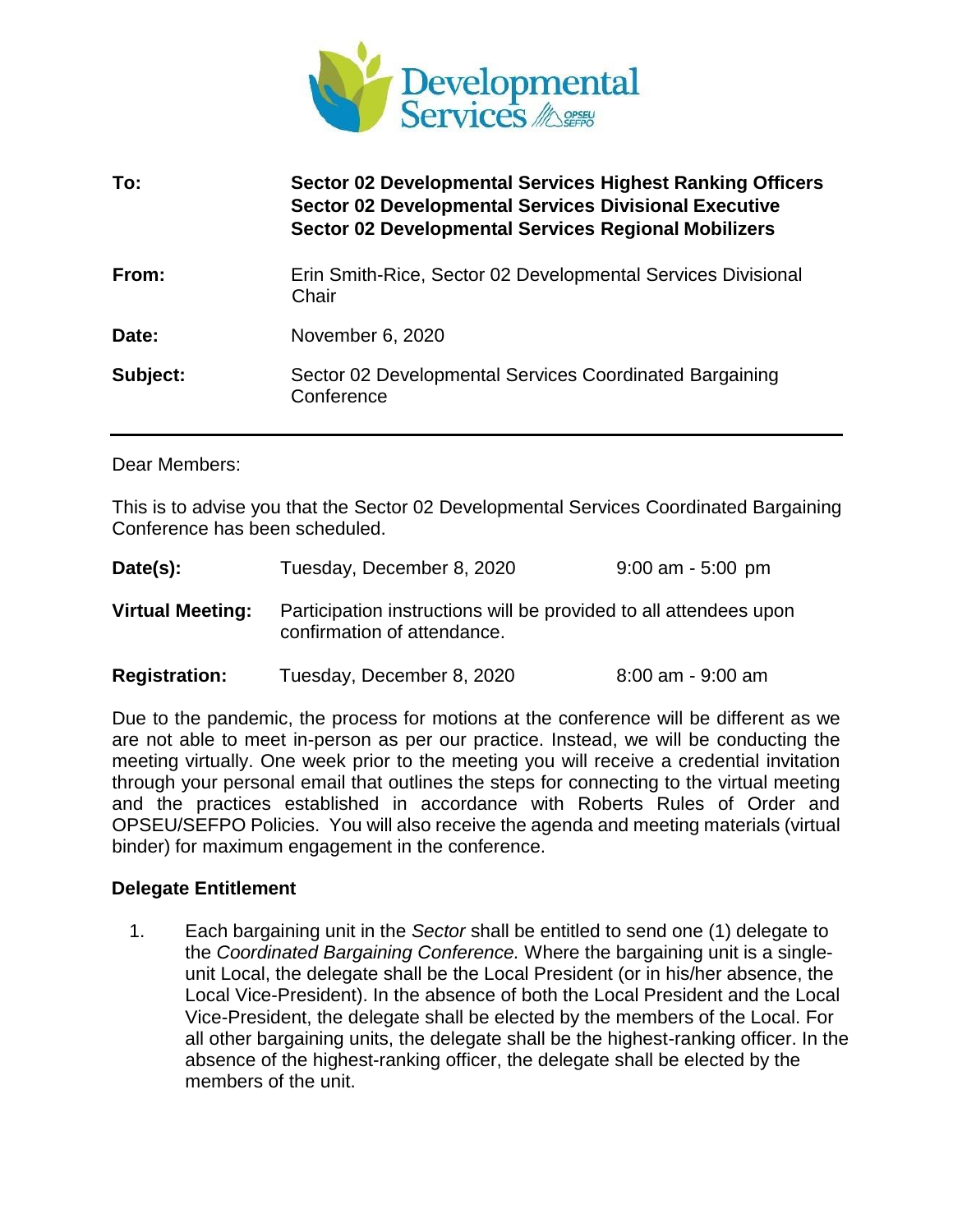- 2. Members of the Sector Executive shall be automatic delegates to the Coordinated Bargaining Conference.
- 3. Regional Mobilizers of the Sector shall be automatic delegates to the conference.

*\*\*Please Note: As this meeting is being held virtually, no expenses outside of time off (if required) will be reimbursed except in special circumstances where expenses have been pre-approved. To inquire further about pre-approval, please email*  **[conferencesandtravel@opseu.org](mailto:conferencesandtravel@opseu.org)***.* 

# **Credential Attestation Form**

The OPSEU/SEFPO Policy Manual (Section 16.1) states that credentials must be submitted with the signatures of two (2) Local Officers on the Credential Attestation Form. We have provided one form for you to list all attendees on. Please send this completed form to the Conferences Unit at [conferencesandtravel@opseu.org n](mailto:conferencesandtravel@opseu.org)o later than **Friday, November 20, 2020**. Please clearly identify your status on the form (i.e. Delegate/Alternate/Observer/EBM).

Once the form is received, a follow up email will be sent to you to register via OPSEU/SEFPO's Member Portal the week of November 16. In order to confirm your registration, please register through the Member Portal no later than **Friday, November 20, 2020.**

*\*\*Please Note: Registration and other required forms cannot be processed until the Credential Attestation Form is received. You will not see the conference open for registration on the portal until your credentials have been processed. You must register by the established due date.* 

# **Due dates:**

Credential Attestation Form due: **Friday, November 20, 2020** Attendee Registration on OPSEU/SEFPO Portal by: **Friday, November 20, 2020**

# **Human Rights Accommodation Request Form**

Should you require a human rights accommodation or have an existing accommodation under the Human Rights Code, please complete and submit the Human Rights Accommodation Request Form in full.

# **OPSEU/SEFPO Child Care Policy**

OPSEU/SEFPO will reimburse for child care expenses as per policy. OPSEU/SEFPO's rate of family care to be paid \$15/hr to a max of \$220 within a 24 hr period to cover the cost of you doing union business. A receipt, signed by the care provider, showing the